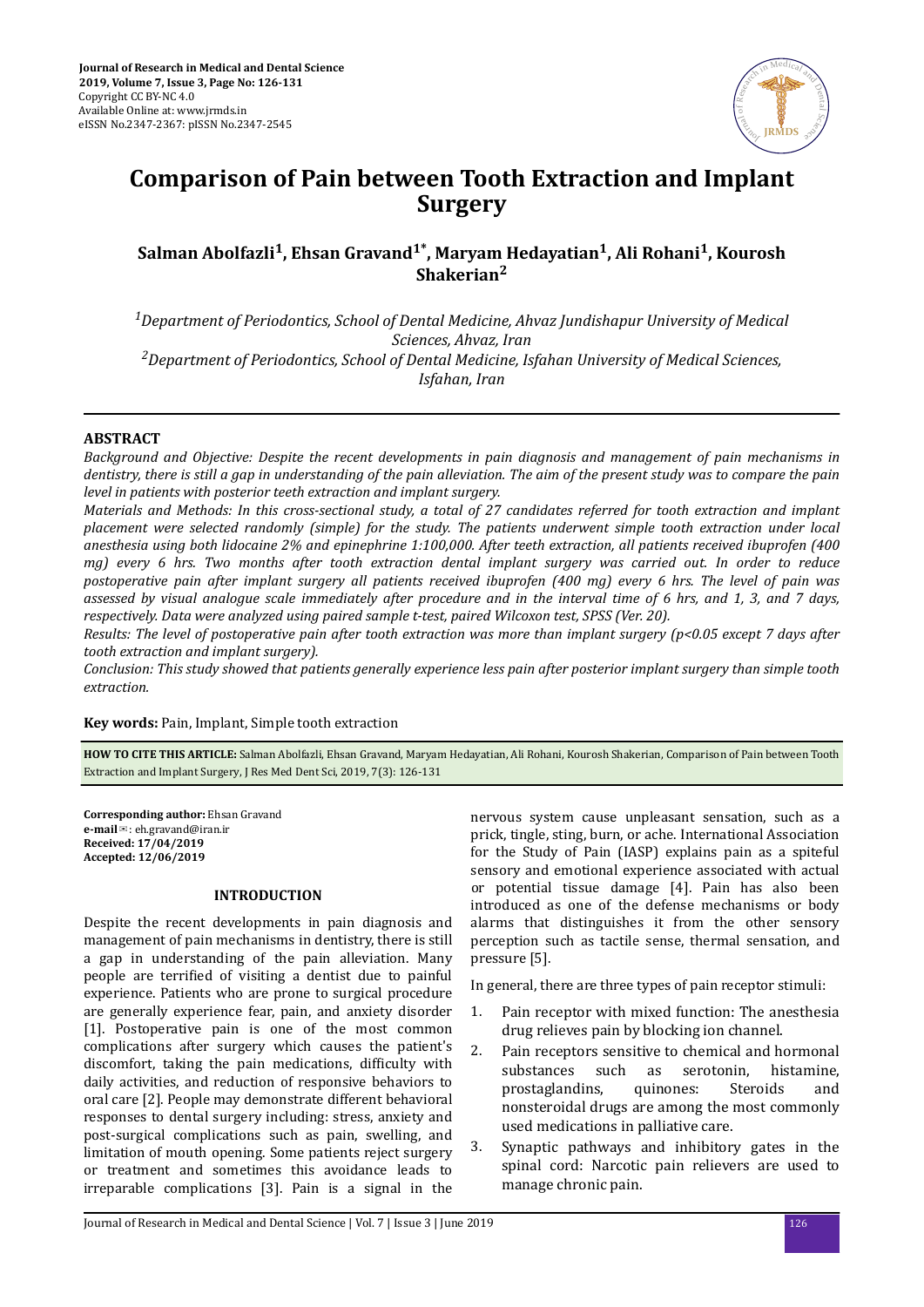Pain and swelling are the most common side effects of surgery which can be controlled with medication and cognitive-behavioral treatment [6]. Some procedures like bone grafting may be necessary when it comes to insert a dental implant [7].

Since implant surgery interact with broad spectrum of bone and periosteum, postoperative pain and discomfort are to be expected, as well as, anxiety and fear contribute to patient pain [5,6]. Patients experience high levels of anxiety and pain immediately before the surgical procedure [7]. Patients who visit the dental clinic for implant surgery have many concerns, most notably fear of pain in the surgical procedure. Patients usually ask questions about the pain during implant surgery, so it is important to learn all about anxiety and pain during dental implant procedure [8]. The aim of the present study was to compare the pain level in patients with posterior teeth extraction and implant surgery.

### **MATERIALS AND METHODS**

The present study is an analytical cross-sectional study. A total of 27 patients referred to the oral and maxillofacial surgery and periodontal clinics, School of Dental Medicine, Ahvaz Jundishapur University of Medical Sciences, were selected randomly (simple) for the study. The required sample size was achieved through non probability sampling method. Patients were informed of the study during their enrollment and written informed consent was obtained from all the participants. Patients were also assured that the study would not have any risk or complication for them. Complete checkup was performed concerning oral and dental hygiene and systemic conditions. Panoramic radiography (PAN) and Cone Beam CT (CBCT) images were performed for uniformity of hardness across the entire test process.

The inclusion criteria included: patient satisfaction, indication of tooth extraction (severe caries, inflammation and infection of the dental pulp with no possibility of endodontic treatment), the need for single

tooth replacement using dental implants, having no systemic disease, sufficient jaw bone quality, and appropriate anatomy.

The exclusion criteria included: Uncontrolled systemic diseases (diabetes, cardiovascular disease, blood diseases, osteoporosis, malignancy, immunosuppressive diseases), inappropriate plaque control, pathological and periapical lesions in the area of the tooth that is to be extracted, pathological signs and symptoms surrounding dental implants, taking any pain medication 24 hrs before surgery, chronic pain in the head circumference (trigeminal neuralgia, unusual odontalgia, burning mouth syndrome, traumatic neuropathy, post-hemorrhagic neuralgia, and migraine), poor patient cooperation, patients with complications of tooth extraction (traumatic tooth extraction, post-operative infection, and dry socket), and pregnancy.

The patients underwent simple tooth extraction using local anesthesia block techniques (inferior alveolar nerve block and long buccal nerve block). Injection started from maxillary buccal infiltration and then followed by palatal injection using both lidocaine 2% (EXIR, IRAN) and epinephrine1: 100,000 (EXIR, IRAN).

After teeth extraction, all patients received ibuprofen (400 mg) every 6 hrs. Prior to surgery, CBCT scanning was performed for bone assessment. Two months after tooth extraction dental implant surgery was carried out. In order to reduce postoperative pain after implant surgery all patients were received the same analgesic to relieve the symptoms of pain (ibuprofen 400 mg, every 6 hrs). The level of pain was assessed by visual analogue scale immediately after procedure and in the interval time of 6 hrs, and 1, 3, and 7 days, respectively. Patients were asked to score their level on the line between the two endpoints from 0 to 10 (0=No pain, 10=Severe pain) (Figure 1). Data were analyzed using paired-sample ttest, paired Wilcoxon test, SPSS (Ver. 20). The pvalue=0.050 was considered significant.



**Figure 1: Visual analogue scale for pain assessment**

#### **RESULTS**

In the present study non-parametric Wilcoxon test was used to compare the patient's pain intensity, immediately

after tooth extraction and implant surgery according to the degree of pain intensity scale (from 0 to 10), the results of which are reported in Table 1.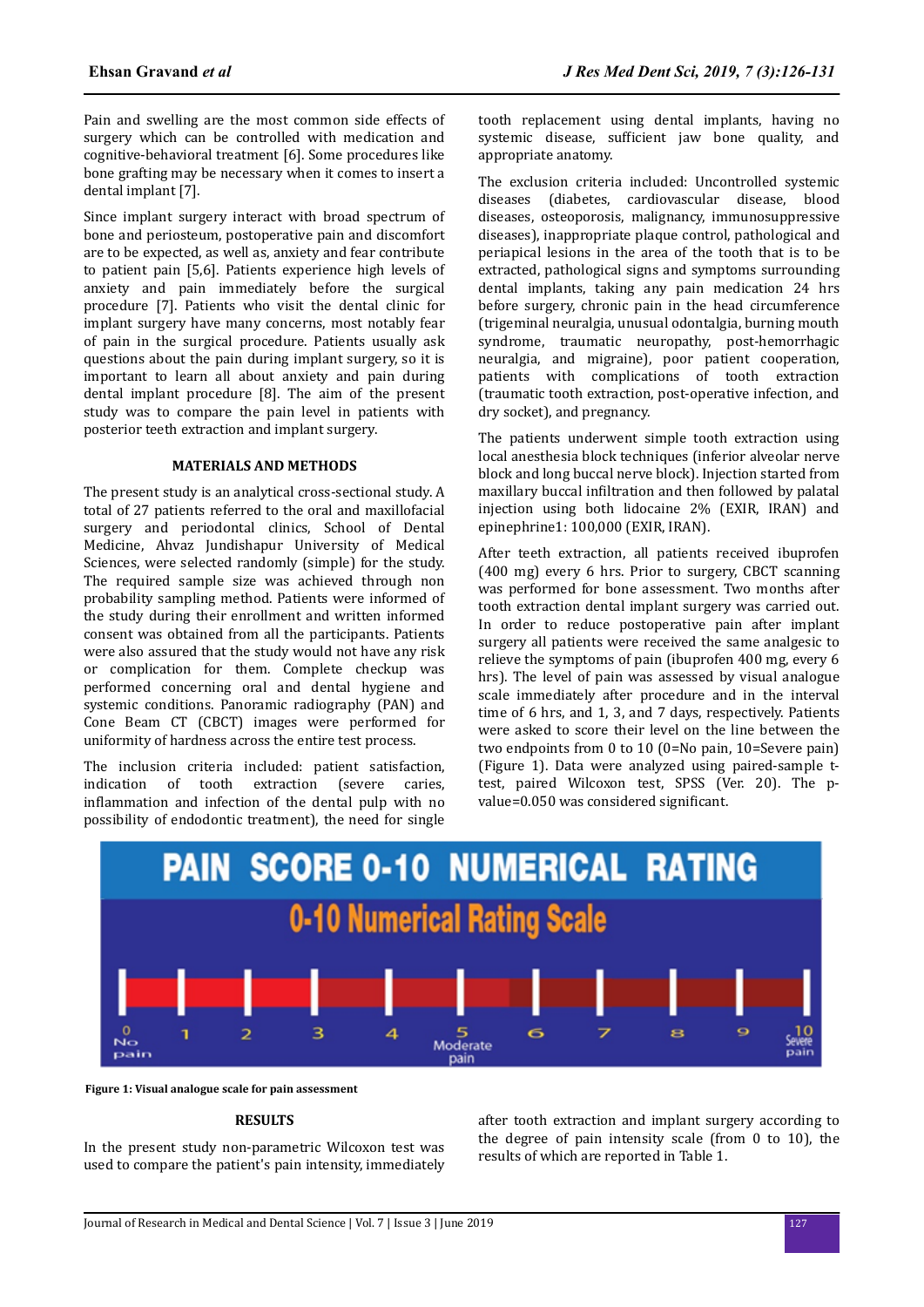|                       |                               |                | <b>Pain Intensity</b>        |                | <b>Wilcoxon test</b> |          |  |
|-----------------------|-------------------------------|----------------|------------------------------|----------------|----------------------|----------|--|
| <b>Pain Intensity</b> | <b>After Tooth extraction</b> |                | <b>After Implant surgery</b> |                | z-value              | p-value  |  |
|                       | Prevalence                    | Percentage (%) | Prevalence                   | Percentage (%) |                      |          |  |
| $\bf{0}$              | 3                             | 11.1           | 16                           | 59.3           |                      |          |  |
| $\mathbf{1}$          | 13                            | 48.1           | $\overline{4}$               | 14.8           |                      |          |  |
| 2                     | 3                             | 11.1           | 3                            | 11.1           |                      |          |  |
| 3                     | 5                             | 18.5           | $\overline{2}$               | 7.4            |                      |          |  |
| $\overline{4}$        | $\mathbf{0}$                  | $\mathbf{0}$   | $\mathbf{1}$                 | 3.7            | 0.02                 | $-2.33*$ |  |
| 5                     | $\mathbf{1}$                  | 3.7            | $\mathbf{1}$                 | 3.7            |                      |          |  |
| 6                     | $\mathbf{1}$                  | 3.7            | $\mathbf{0}$                 | $\mathbf{0}$   |                      |          |  |
| $\overline{7}$        | $\mathbf{1}$                  | 3.7            | $\mathbf{0}$                 | $\mathbf{0}$   |                      |          |  |
| Total                 | 27                            | 100            | 27                           | 100            |                      |          |  |
|                       |                               |                | $*p<0.05$                    |                |                      |          |  |

#### **Table 1: Descriptive statistical analysis of patient's pain intensity, immediately after tooth extraction and implant surgery**

According to the results of Wilcoxon test, significant difference was found between the immediate pain intensity of tooth extraction and implant surgery (p<0.05). As well as, the percentage of immediate postextraction pain was significantly higher than immediate postsurgical implant pain.

Non-parametric Wilcoxon test was used to compare the pain score of patients 6 hrs after tooth extraction and implant surgery within the severity of pain scale (from 0 to 10), the results of which are reported in Table 2.

**Table 2: Descriptive statistical analysis of patient's pain intensity, 6 hrs after tooth extraction and implant surgery**

|                       |                               |                | <b>Pain Intensity</b>        |                | <b>Wilcoxon test</b> |         |  |
|-----------------------|-------------------------------|----------------|------------------------------|----------------|----------------------|---------|--|
| <b>Pain Intensity</b> | <b>After Tooth extraction</b> |                | <b>After Implant surgery</b> |                | z-value              | p-value |  |
|                       | Prevalence                    | Percentage (%) | Prevalence                   | Percentage (%) |                      |         |  |
| $\bf{0}$              | $\boldsymbol{0}$              | $\bf{0}$       | $\mathbf{1}$                 | 3.7            |                      |         |  |
| 1                     | $\mathbf{1}$                  | 3.7            | 8                            | 29.6           | $\mathbf{0}$         | $-3.96$ |  |
| 2                     | $\overline{2}$                | 7.4            | 8                            | 29.6           |                      |         |  |
| 3                     | 3                             | 11.1           | 4                            | 14.8           |                      |         |  |
| $\overline{4}$        | 3                             | 11.1           | $\mathbf{1}$                 | 3.7            |                      |         |  |
| 5                     | 15                            | 55.6           | 5                            | 18.5           |                      |         |  |
| 6                     | $\mathbf{1}$                  | 3.7            | $\bf{0}$                     | $\mathbf{0}$   |                      |         |  |
| $\overline{7}$        | $\overline{2}$                | 7.4            | $\mathbf{0}$                 | $\mathbf{0}$   |                      |         |  |
| Total                 | 27                            | 100            | 27                           | 100            |                      |         |  |

According to the results of Wilcoxon test, significant difference was found between the pain intensity of tooth extraction and implant surgery in 6 hrs interval ( $p$ <0.05). As well as, in the 6 hrs interval the percentage of postextraction pain was significantly higher than postsurgical implant pain. Table 3 shows the extent of post-extraction pain and postsurgical implant pain after 24 hrs using the 0-10 numeric pain scale.

**Table 3: Descriptive statistical analysis of patient's pain intensity, 24 hrs after tooth extraction and implant surgery**

|                | <b>Pain Intensity</b>         |                |                              |                | <b>Wilcoxon test</b> |         |
|----------------|-------------------------------|----------------|------------------------------|----------------|----------------------|---------|
| Pain Intensity | <b>After Tooth extraction</b> |                | <b>After Implant surgery</b> |                | z-value              | p-value |
|                | Prevalence                    | Percentage (%) | Prevalence                   | Percentage (%) |                      |         |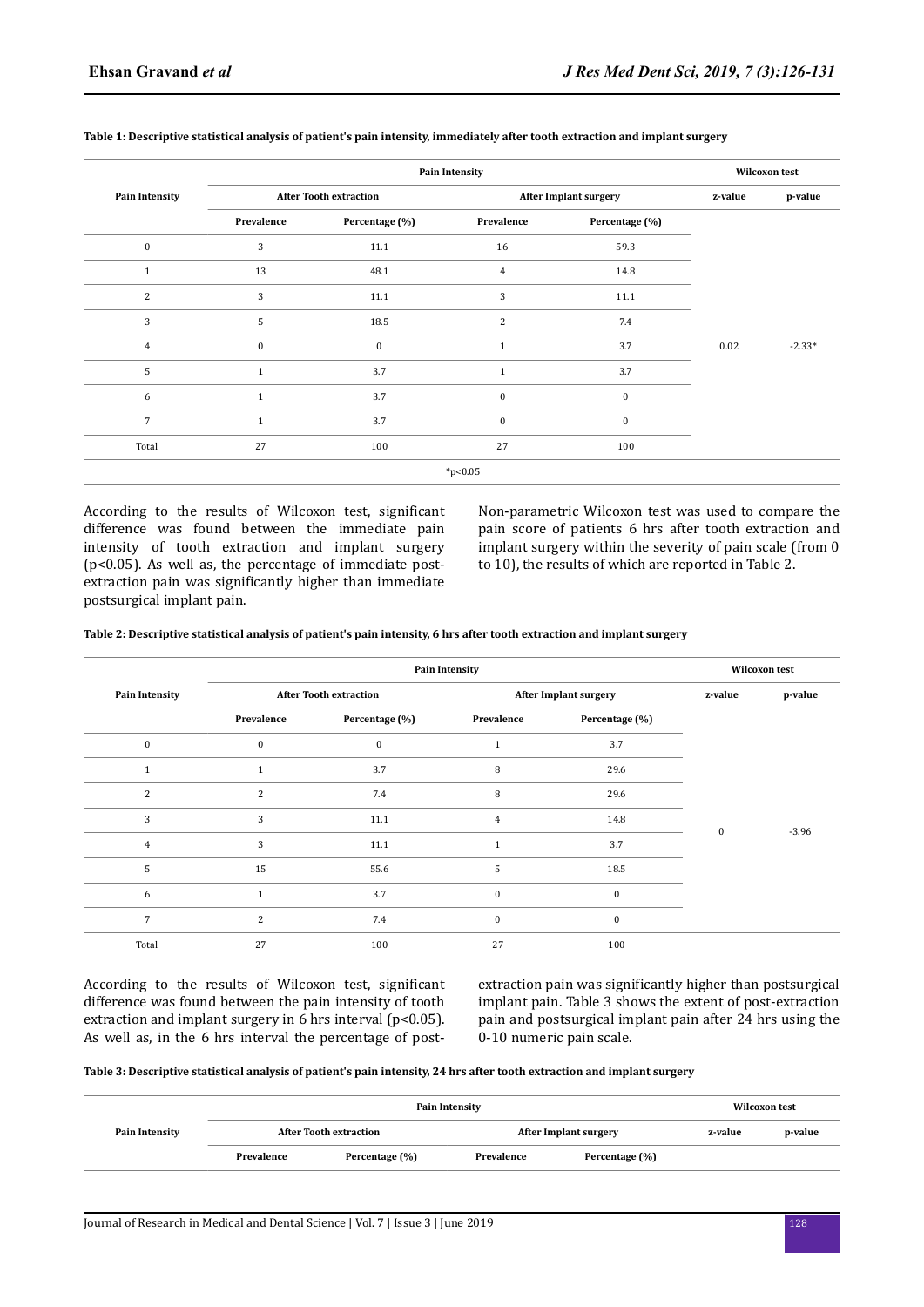| $\mathbf{0}$  | 6  | 22.2 | 23               | 85.2         |              |           |
|---------------|----|------|------------------|--------------|--------------|-----------|
|               | 3  | 11.1 | 3                | 11.1         |              |           |
| $\mathcal{P}$ | 13 | 48.1 |                  | 3.7          |              |           |
| 3             |    | 3.7  | $\boldsymbol{0}$ | $\mathbf{0}$ | $\mathbf{0}$ | $-4.03**$ |
| 5             | 2  | 7.4  | $\boldsymbol{0}$ | $\mathbf{0}$ |              |           |
| 6             |    | 3.7  | $\mathbf{0}$     | $\Omega$     |              |           |
| 7             |    | 3.7  | $\mathbf{0}$     | $\Omega$     |              |           |
| Total         | 27 | 100  | 27               | 100          |              |           |
|               |    |      | $*p<0.01$        |              |              |           |

According to the results of Wilcoxon test, significant difference was found between the pain intensity of tooth extraction and implant surgery in 24 hrs interval (p<0.01). As well as, in the 24 hrs interval the percentage of post-extraction pain was significantly higher than postsurgical implant pain. Table 4 shows the extent of post-extraction pain and postsurgical implant pain after 3 days using the 0-10 numeric pain scale.

**Table 4: Descriptive statistical analysis of patient's pain intensity, 3 days after tooth extraction and implant surgery**

| <b>Pain Intensity</b> |                               | <b>Pain Intensity</b> |                              |                | <b>Wilcoxon test</b> |          |
|-----------------------|-------------------------------|-----------------------|------------------------------|----------------|----------------------|----------|
|                       | <b>After Tooth extraction</b> |                       | <b>After Implant surgery</b> |                | z-value              | p-value  |
|                       | Prevalence                    | Percentage (%)        | Prevalence                   | Percentage (%) |                      |          |
| $\mathbf{0}$          | 22                            | 81.5                  | 26                           | 96.3           | 0.042                | $-2.03*$ |
|                       | $\mathbf{0}$                  | $\mathbf{0}$          |                              | 3.7            |                      |          |
| 2                     | 2                             | 7.4                   | $\mathbf{0}$                 | $\mathbf{0}$   |                      |          |
| 3                     | $\mathbf{1}$                  | 3.7                   | $\mathbf{0}$                 | $\mathbf{0}$   |                      |          |
| 5                     | 2                             | 7.4                   | $\mathbf{0}$                 | $\mathbf{0}$   |                      |          |
| Total                 | 27                            | 100                   | 27                           | 100            |                      |          |
|                       |                               |                       | $*p<0.05$                    |                |                      |          |

According to the results of Wilcoxon test, significant difference was found between the pain intensity of tooth extraction and implant surgery in 3 day interval (p<0.05). As well as, in the 3 day interval the percentage of postextraction pain was significantly higher than postsurgical implant pain. Table 5 shows the extent of post-extraction pain and postsurgical implant pain after 7 days using the 0-10 numeric pain scale.

**Table 5: Descriptive statistical analysis of patient's pain intensity, 7 days after tooth extraction and implant surgery**

| <b>Pain Intensity</b> | <b>Pain Intensity</b>         |                |                              |                | <b>Wilcoxon test</b> |           |
|-----------------------|-------------------------------|----------------|------------------------------|----------------|----------------------|-----------|
|                       | <b>After Tooth extraction</b> |                | <b>After Implant surgery</b> |                | z-value              | p-value   |
|                       | Prevalence                    | Percentage (%) | Prevalence                   | Percentage (%) |                      |           |
| $\mathbf{0}$          | 25                            | 92.6           | 27                           | 100            | $\Omega$             | $-4.03**$ |
|                       | $\mathbf{1}$                  | 3.7            | $\mathbf{0}$                 | $\mathbf{0}$   |                      |           |
| 5                     |                               | 3.7            | $\mathbf{0}$                 | $\mathbf{0}$   |                      |           |
| Total                 | 27                            | 100            | 27                           | 100            |                      |           |
|                       |                               |                | **p<0.01                     |                |                      |           |

According to the results of Wilcoxon test, no significant difference was found between the pain intensity of tooth extraction and implant surgery in 7 day interval (p>0.05).

# **DISCUSSION**

Patient safety and patient centered care have emerged as a distinct healthcare discipline. This has led to a general agreement on the importance of assessments reported by patients on their oral health status in dental research and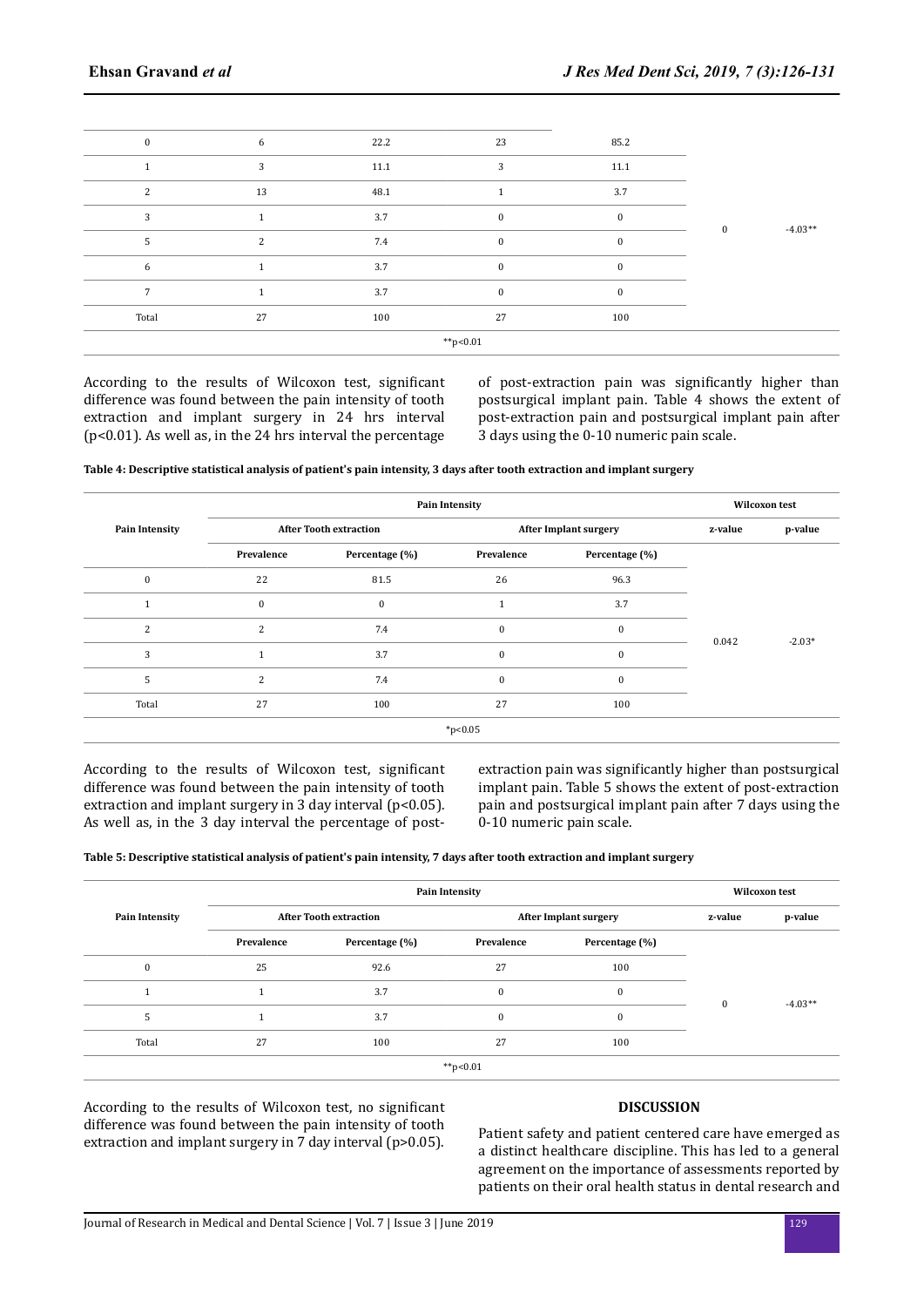education. Considering the evaluations (symptom and signs) reported by patients, priority is given to Oral Health-Related Quality of Life (OHRQOL). Moreover, there is considerable evidence in the literature that tooth loss and denture status affect OHRQOL. As well as, location and distribution of tooth loss affect the quality of OHRQOL [9]. Dental implant is a pioneering tooth replacement option that restores lost dental function.

Tooth extraction is a very common procedure over the years. Recently, implant surgery has become very common to replace missing teeth. Patients' assessment and outcomes of treatment has been the subject of many studies and inquiries. The decision for dental treatment depends on multitude factors including patient's attitude towards limitations, advantages and disadvantages of treatment. Therefore, comparison of different treatments (extraction, implant surgery) by patients is reasonable [10].

Providing clear and accurate information about expectable pain during treatment will optimize the understanding of patients and increase the resolution of treatment, which in turn will result in a better and more reliable communication between clinicians and patients. This trust will enable patients to have a more realistic expectation of therapeutic processes and reveals all risks that might influence patients' treatment decisions and reduces decision conflict [10].

Dental phobia is often closely linked to fear of injury or increased pain. Some studies reported that 77% of patients experienced the degree of pain during the treatment sessions, however; there is uncertainty or disagreement about pain among some dentists [11]. Oral postoperative pain is less than other surgical procedures. The perception of pain is changed during the period of treatment and depends on the context in which it occurs; different procedures reveal different degree of pain. According to previous studies, few patients experienced intense and longstanding pain after implant surgery. It is expected that most patients will experience mild to moderate pain and activity limitation for up to 5 days or less. In the first 3 days after surgery, interactions with everyday activities of people such as work or school may occur. Usually, within 6 days after surgery, postoperative pain level is reduced continuously. Patients also experience the most severe pain during the first 24 hrs after surgery. There is also no significant difference between the restoration patterns of patients who are candidates for implant surgery and those who are candidates for simple extraction. This encourages patients who are afraid of the dental implant procedure [11].

The present study indicated that the Visual Analogue Scale (VAS) of pain after a tooth extraction was higher than the pain level after implant surgery. Similarly, Yao et al., compared the patient-centered outcome assessments over a 2 week period after five categories of dentoalveolar surgical procedures and simple tooth extraction. Patient-centered Outcome Assessments (POAs) in terms of bleeding, swelling, pain, and bruising were obtained on

each day of the first week and the 14<sup>th</sup> day postsurgery using VAS. The results of the study showed that the healing process of surgical implants was similar to simple extraction and concluded that the VAS for all POAs factors were generally low and reduced to nearly zero over the study period following all five surgical procedures which was consistent with the results of the present study [10].

Reissmann et al., evaluated patients' perceptions during implant placement with other surgical procedures (apicectomies and surgical tooth removal). Patients' perceptions were assessed using the Burdens in Oral Surgery Questionnaire (BiOS-Q). The results of the study showed that the implantation group was perceived the minimum level of discomfort. The reason was explained due to lower burdens during bone and soft tissue manipulation during implantation compared to other surgical procedures. As well as, they concluded that implantation has a low overall perceived pain than tooth extraction which was in line with the results of the present study [12].

Weise et al. examined the effect of factors such as gender and surgery duration on anxiety and pain levels using a set of two questionnaires at different points of time. The results of the study indicated the negative impact of preoperative anxiety levels on pain perception and the recovery process. Moreover, Weise et al.'s study found that both anxiety and pain levels were highest on the day of surgery which was in agreement with the results of the present study. In the present study the pain scores were restricted to the first 24 hrs after surgery. From the third day onwards, in both types of surgery, most of the patients did not express a specific pain [13].

Tan et al., in a study compared the patient- reported outcome levels after different dental surgical procedures over a 1 week post- surgical period. Patient- reported outcome levels on bleeding, swelling, pain, and bruising were obtained on days 0, 3, 5, and 7, post-operatively using VAS. The results of the study showed that, following all surgical procedures, the median VAS for all parameters were generally low and reduced to near zero over a week. Furthermore, on the day of implant surgery, all parameters including pain had the lowest median VAS. In the present study, the level of pain in the implant surgery in the first 24 hrs was less than that of the simple tooth extraction surgery [14].

Seferli et al., examined the patients' experiences of oral implant surgery and the potential impact on patients' daily life using a study-specific questionnaire. The results of the study showed a trifling impact of implant surgery on daily living. Nevertheless, the perception of discomfort and pain during the surgical procedure was frequently reported. In the present study, most of the patients did not suffer from implant surgery during the first week, and only a small percentage of the patients had a mild pain which had not negative impact on daily activities [15].

AlGhamdi investigated the pre/post-surgical pain of implant surgery in the posterior mandible using ridge mapping, panoramic radiography, and infiltration